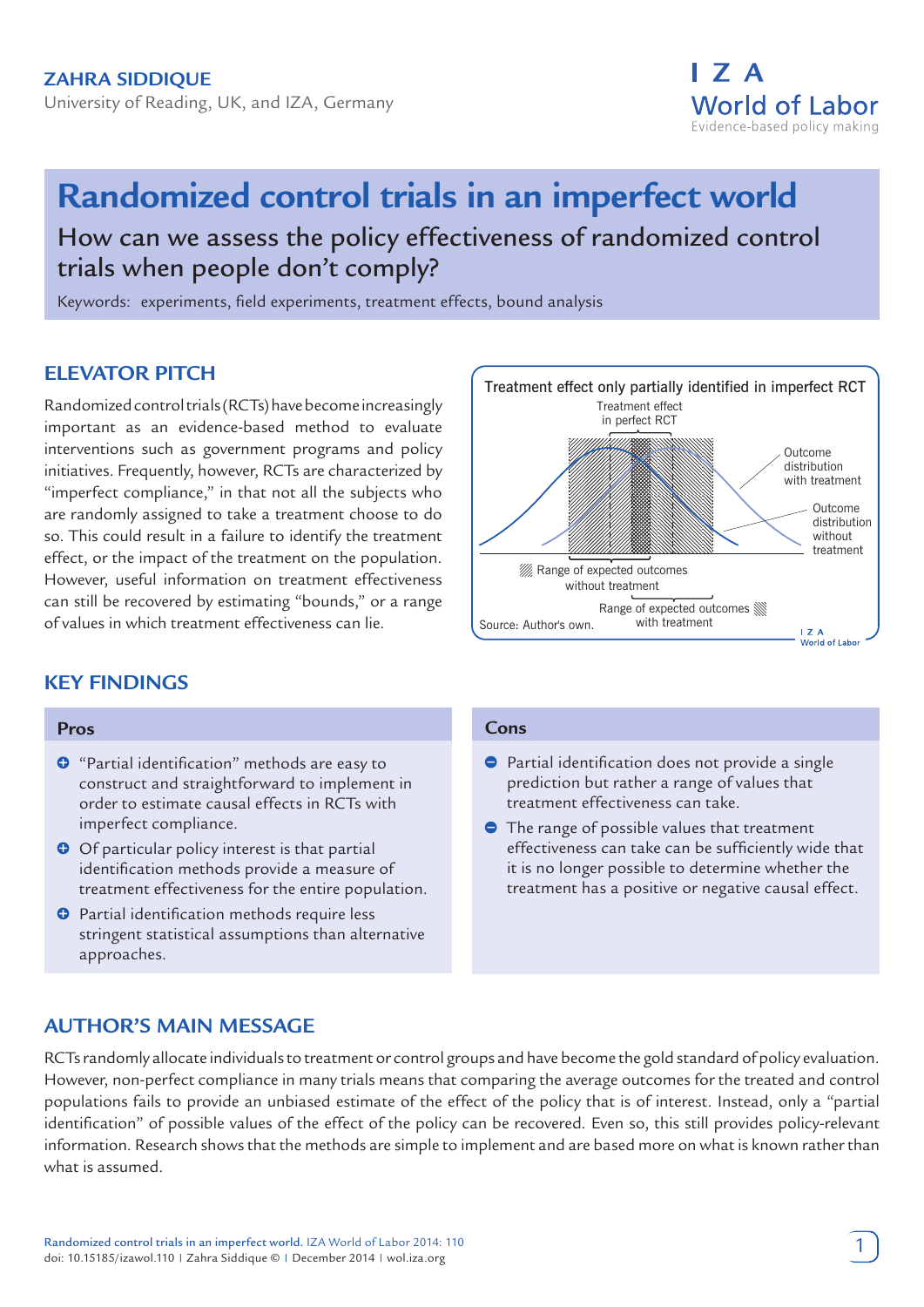# **MOTIVATION**

The use of an RCT to determine the causal effect of a treatment or policy can be traced back to work on agricultural experiments in the 1930s [1]. Following the application of RCTs to demonstrate the effectiveness of a new polio vaccine, they gained increasing relevance in drug trials during the 1950s and later became the "gold standard" in medicine.

RCTs have since become increasingly important as an evidence-based method to evaluate many types of interventions, such as government programs and policy initiatives [2], [3]. Within the context of labour markets, RCTs have been successfully used to evaluate the effect of negative income tax and national health insurance policies as well as numerous job-training and welfare programs in the US. They have also been widely used in European countries. The use of data generated from RCTs is increasingly popular among policymakers and practitioners for providing convincing evidence of the causal effect of mandating a social program on various policy outcomes.

However, RCTs are frequently characterized by imperfect compliance, in that the treatment assignment and the actual "take up," or treatment delivery, are not the same. This could occur when not all subjects who have been randomly selected to take a treatment actually choose to do so, or when those randomly assigned not to take the program decide instead to take it. This results in an RCT with imperfect compliance [4]. Such imperfect compliance results in a failure to identify the point estimate of the treatment effect, i.e. the impact of the treatment on the population, which is what is of most interest to policymakers.

In an imperfect RCT, the causal effect of the policy can no longer be estimated from simply comparing the mean outcomes for the treatment and control groups. This is because outcomes associated with taking or not taking the treatment among subjects who deviate from the random assignment are not known. It is therefore no longer possible to determine the causal effect of the treatment even if the treatment status and outcome of each and every individual in the population is known.

Since imperfect RCTs occur frequently in practice there are a number of strategies that are used to analyse data from such RCTs. The most popular are the use of an *intent-to-treat measure* and the use of a *local average treatment effect*. Both of these are causal effects but neither measures the impact of mandating the treatment for the entire population.

# **DISCUSSION OF PROS AND CONS**

### **The rationale for RCTs—a hypothetical example**

In order to better understand the rationale and value of an RCT approach, it is worth considering a hypothetical example of a job-training program that provides training only to unemployed workers. Of primary interest in this example is whether or not the program increases employment.

In the absence of an RCT, unemployed workers will simply choose whether or not to take the job-training program (or the "treatment"). If 50% of those who decide to take the program are able to gain employment within three months, while only 30% of those who decide not to take the program are able to do so, what does that imply? Should the conclusion be that the difference in employment across those who decide to take and not take the program (at 20 percentage points) is the *causal effect* of the program on employment?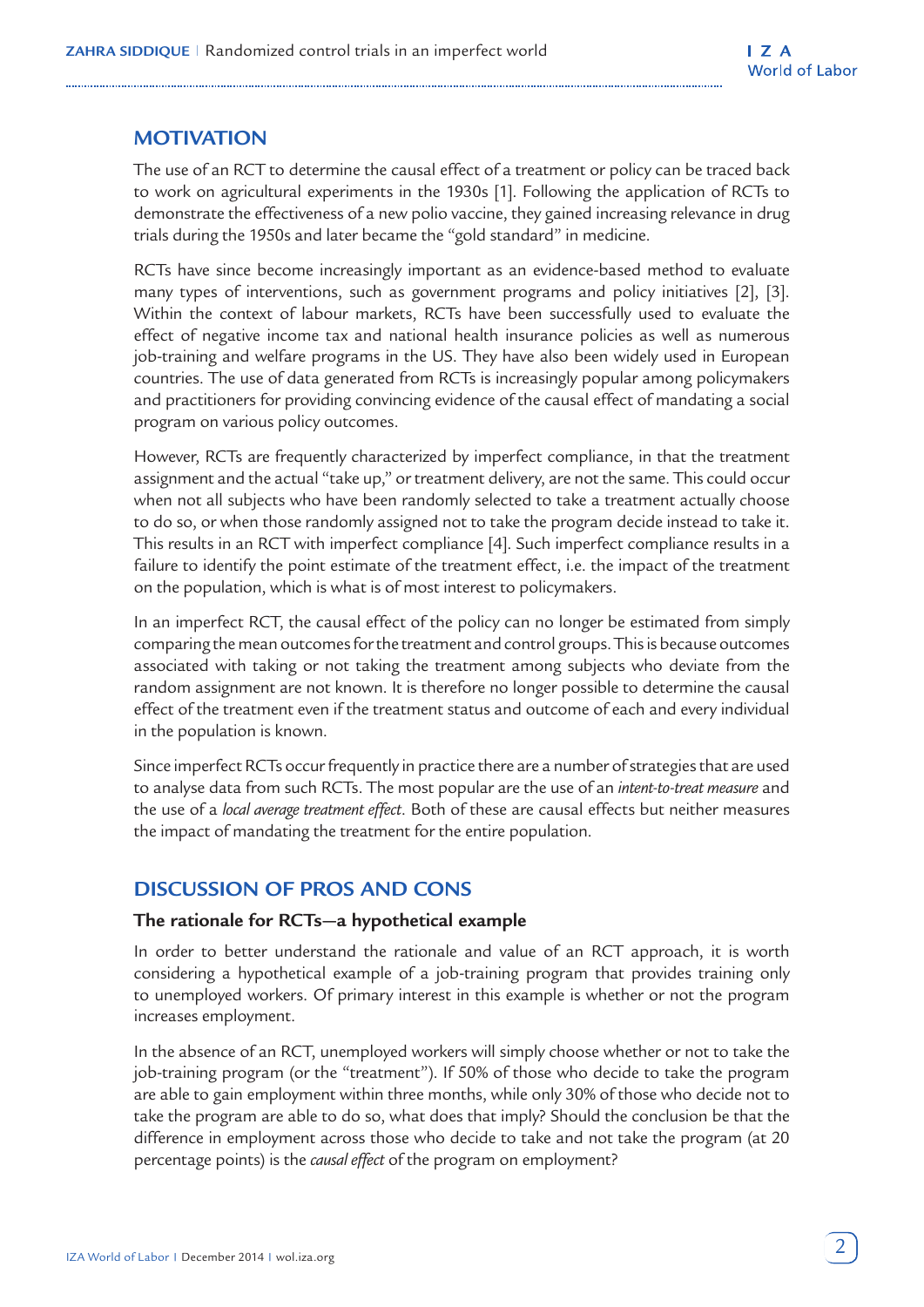The answer would be no, since those who chose to take the training are more likely to be highly motivated, or intrinsically different and, therefore, more likely to become employed, irrespective of whether they took the program. In this case, the 20-percentage-point difference in employment outcomes across the two groups is very likely due to a *selection effect* and not just due to the job-training program in and of itself.

The conclusion is that it is not possible to determine the causal effect of the job-training program on employment by using this kind of observational data, even if there was information on whether each and every unemployed worker in the population took the program together with their employment outcome.

By contrast, in an RCT, whether or not an unemployed worker takes the job-training program is determined by a randomization mechanism: for example, by the flip of a coin. Given a random sample from the population of unemployed workers, within an RCT any unemployed worker in this sample is equally likely to be allocated, or not, to the job-training program. In other words, the individual would be a part of the treatment group (i.e. allocated to the program) or, alternatively, a part of the control group (i.e. not allocated to the program).

Assuming that 45% of those randomized to take the program (i.e. the treatment group) are able to gain employment within the following three months, and only 35% of those randomized not to take the program (i.e. the control group) are able to do so, then the difference in employment across the two groups, at 10 percentage points, can be attributed to the jobtraining program itself.

If we were to mandate the same job-training program for all unemployed workers, then employment among such workers would increase by 10 percentage points. This is a *causal effect* of the job-training program on employment, since by randomizing the treatment (or making it equally likely that a subject is part of the treatment or control group), it is ensured that the treatment and control groups are, *ex ante*, the same in all respects—other than that the treatment group received the job training and the control group did not.

## **Measures of causal effects**

#### *Intent-to-treat*

A frequently used measure of causal effects in an imperfect RCT is an "intent-to-treat" (ITT) measure. This compares outcomes across groups that are randomly assigned the treatment, without consideration as to whether the subjects actually take up the treatment or not. This effectively redefines the objective of the analysis, since an ITT measure is the causal effect of a program that is introduced to the entire population, though subjects retain discretion as to whether or not they actually participate [2].

In the context of the hypothetical job-training program presented earlier, comparing employment outcomes across unemployed workers who were randomized to take the program (irrespective of whether they actually took the program) with those who were randomized not to, will give the ITT estimate. This estimate is the effect of introducing a job-training program for which all unemployed workers are eligible but workers retain discretion in whether or not they take up training. This is an important and interesting estimate in its own right. However, incentives for the unemployed to take up the job-training program can be very different in the field than they are in the RCT. This may happen if the job-training program becomes widely endorsed following the RCT. Policymakers may also be interested in the impact of mandating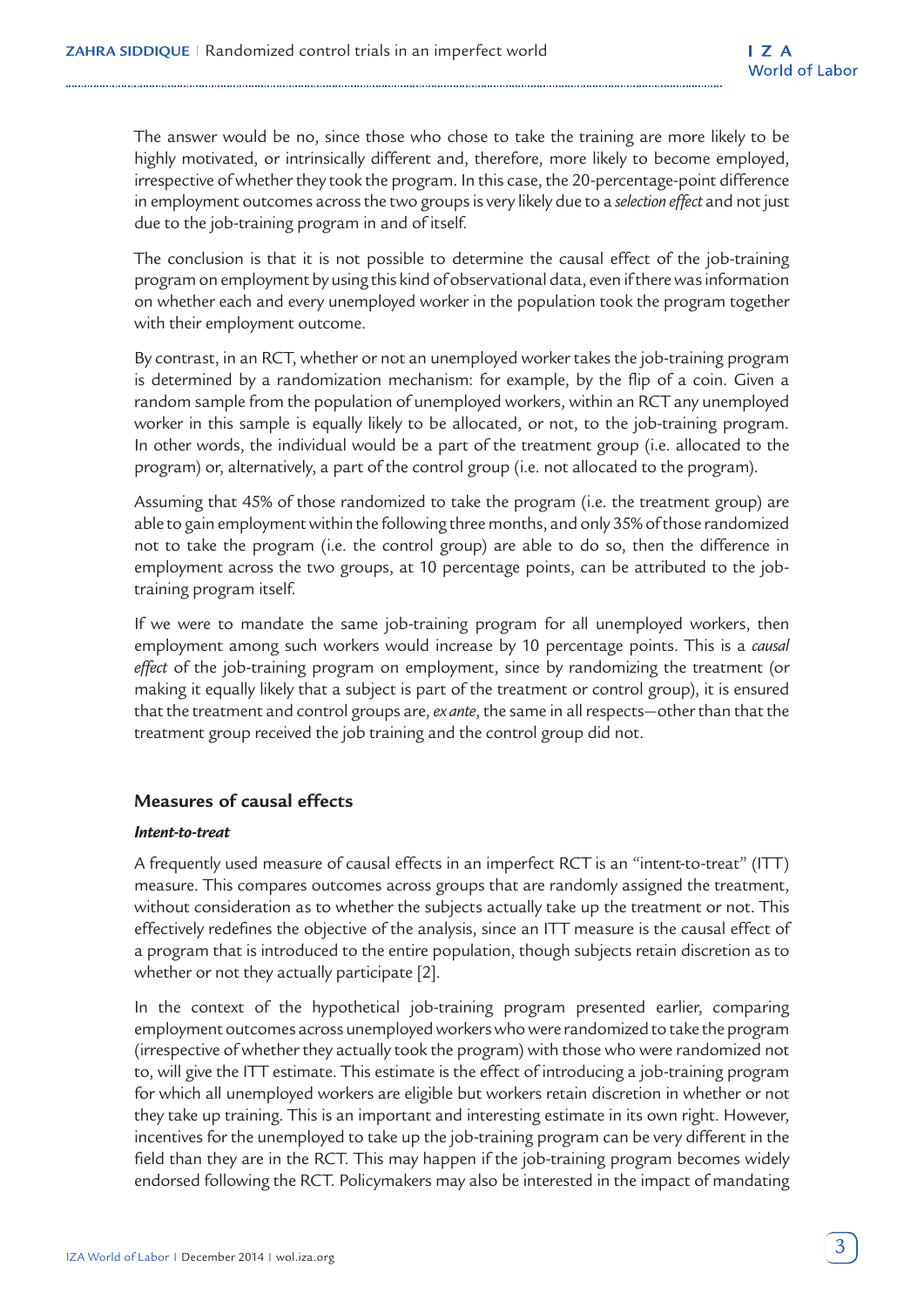the job-training program for the unemployed, in which case the ITT measure is of less interest than the causal effect that could be estimated from a perfect RCT.

#### *Local average treatment effect*

Another frequently used measure of causal effects in an imperfect RCT is a "local average treatment effect (LATE)," which is the ITT measure divided by the fraction of compliers, i.e. those who comply with the randomization mechanism.

It has been shown that the LATE is the causal effect of a treatment for the complier subpopulation, given that a certain set of assumptions has been met [5]. The complier subpopulation is the sub-population of subjects who would switch treatment status if the assigned treatment were changed (or who are responsive to the randomization mechanism). This complier sub-population is unobservable as well as assignment dependent (or unstable). It is, therefore, likely to be of less interest to policymakers than a causal effect for the entire population that may be estimated from a perfect RCT.

In the context of the hypothetical job-training program, the LATE gives the causal effect of mandating the program for the complier sub-population amongst the unemployed. There is no *a priori* reason why a policymaker would be particularly interested in estimating causal effects for this sub-population. Additionally, as with the ITT estimate, this sub-population can be different in the field than in the RCT if the incentives to take up the program change.

#### *Partial identification*

Another approach, known as "partial identification," is the estimation of bounds, or the range of values that the causal effect obtained from a perfect RCT might take [2], [4], [6], [7], [8]. This involves replacing the unknown counterfactuals, or treatment effectiveness among those for whom assigned treatment is different from the treatment actually taken, with a range of values these unknown counterfactuals can take.

The advantage of using partial identification methods is that, unlike the ITT measure, they provide the causal effect of mandating an intervention or program and, unlike the LATE, they provide the causal effect for the entire population of interest. They can also be easily calculated using simple formulas [2], [4], [6], [7], [8].

A formal exposition of partial identification or estimation of a range of values for parameters of interest when point identification fails, was initiated in the late 1980s. Research also provides more recent advances [2], as well as a background literature review of similar ideas going back to the 1930s [9].

## **Three numerical examples**

It is useful to consider again the hypothetical job-training program in some more detail and by using three numerical examples. It is assumed that the employment outcome of each unemployed worker depends on whether this worker took the program and not on whether other unemployed workers took the program. It is also assumed that whether the unemployed worker was assigned to or actually took up the program, as well as whether the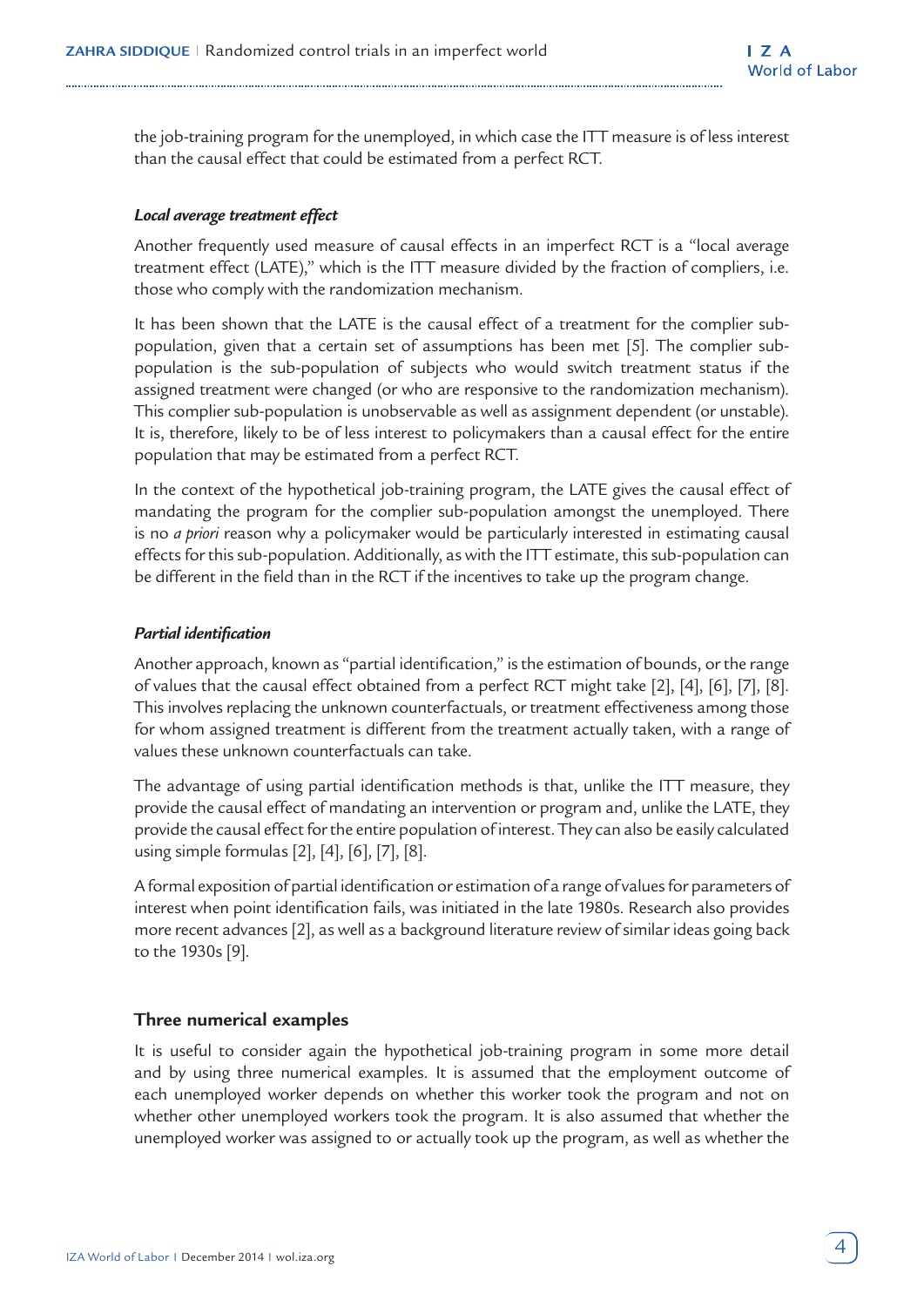worker gained employment within three months, is correctly measured. Finally, it is assumed there are no "defiers," or unemployed workers who would always do the opposite of what the randomization mechanism instructs them to do.

In a random sample of 1,000 unemployed workers, 500 are randomly assigned to take the job-training program and 500 are randomly assigned not to (which is the control group). There is imperfect compliance, so of the 500 assigned to be part of the control group only 80% (or 400) do not take the program while 20% (or 100) decide to take the program instead. Similarly, of the 500 assigned to take the program, only 80% (or 400) actually go on to take the program while 20% (or 100) decide not to take the program. The fraction of workers gaining employment for each group is given in Figure 1.

Figure 1. Fraction of the unemployed finding employment within three months by treatment assignment and treatment delivery, n=1,000

| Assigned/Delivered treatment | No job training                     | Job training                        |
|------------------------------|-------------------------------------|-------------------------------------|
| Control<br>Treated           | 35% (140 of 400)<br>40% (40 of 100) | 40% (40 of 100)<br>45% (180 of 400) |
| Source: Author's own.        |                                     |                                     |
|                              |                                     | $\mathsf{I}$ Z A<br>World of Labor  |

In order to get a causal effect of the program, it is necessary to compare the fraction gaining employment among those randomized to take the program with the fraction gaining employment among those randomized not to. However, due to non-compliance with the randomization mechanism, it is not possible to obtain a point estimate of this measure.

Information about the fraction gaining employment from taking the program among those who were randomly assigned to take the program can be used. However, it is not known how many of the 100 workers who had been randomly assigned to take the program, but who deviated from this assignment, would have been employed had they taken the program. It is known, however, that there can be no fewer than 0 and no more than 100 such workers. Information about the fraction gaining employment from not taking the program among those who were randomly assigned to the control group can also be used. Again, it is not known how many of the 100 workers who were randomly assigned to the control group, but who deviated from this assignment, would have been employed had they not taken the program; however, there can be no fewer than 0 and no more than 100 such workers. The causal effect of the program then takes a maximum possible value of +0.28 and a minimum possible value of –0.12 (see Figure 2).

| Maximum possible value                                                              | Minimum possible value                                                              |
|-------------------------------------------------------------------------------------|-------------------------------------------------------------------------------------|
| $\left(\frac{100+180}{100+400}\right) - \left(\frac{140+0}{400+100}\right) = +0.28$ | $\left(\frac{0+180}{100+400}\right) - \left(\frac{140+100}{400+100}\right) = -0.12$ |
| Source: Author's own.                                                               |                                                                                     |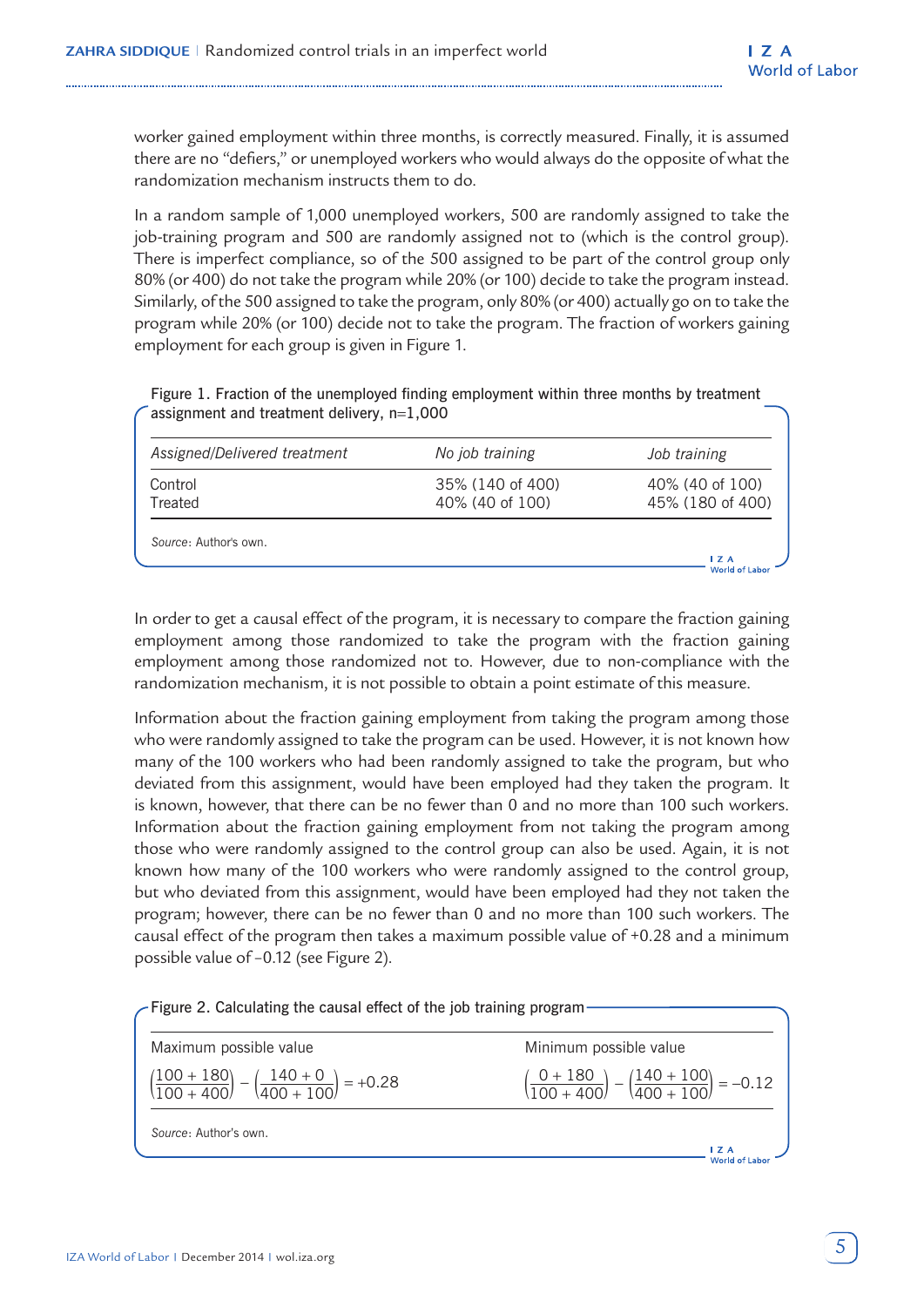There is also some information about the fraction gaining employment from taking the program using data from those who were randomly assigned to the control group, but who deviated from this assignment to take the program instead. Similarly, there is also some information about the fraction gaining employment from not taking the program using data from those who were randomly assigned to take the program, but who deviated from this assignment to not taking it instead. The causal effect of the program that uses information on those who did not comply with their assigned treatment then compares the fraction gaining employment among those randomly assigned to the control group and the fraction gaining employment among those randomly assigned to the treatment group, which takes a maximum possible value of +0.80 and a minimum possible value of –0.80 (see Figure 3).

| Figure 3. Calculating the causal effect of the program using information on those who did not |  |  |  |
|-----------------------------------------------------------------------------------------------|--|--|--|
| comply with their assigned treatment                                                          |  |  |  |

| Source: Author's own.                                                             | 1 Z A                                                                             |
|-----------------------------------------------------------------------------------|-----------------------------------------------------------------------------------|
| $\left(\frac{400+40}{400+100}\right) - \left(\frac{40+0}{100+400}\right) = +0.80$ | $\left(\frac{0+40}{400+100}\right) - \left(\frac{40+400}{100+400}\right) = -0.80$ |
| Maximum possible value                                                            | Minimum possible value                                                            |

The program's causal effect must simultaneously lie within both the ranges just estimated. Hence, the maximum possible value of the program's causal effect, which uses all the information generated from this experiment, is the smaller of +0.28 and +0.8, so +0.28. The minimum possible value of the program's causal effect, which uses all the information generated from this experiment, is the larger of –0.12 and –0.8; hence it is –0.12.

Mandating the job-training program will result in an employment change which may take any value between –12 and +28 percentage points. Since this includes negative as well as positive values, it is not clear whether mandating this program will decrease or increase employment, in the absence of additional assumptions.

The effect of making all unemployed workers eligible for the job-training program with discretion on whether or not the worker chooses to take up this program will increase employment by 8 percentage points. This is the ITT estimate (see Figure 4(a)).

The causal effect of the job-training program for the sub-population of unemployed workers who would switch to taking or not taking the program if assigned to do so by the randomization mechanism is also positive at 13 percentage points. This is the LATE (see Figure 4(b)).

Figure 4. Calculating (a) the "intent-to-treat" (ITT) estimate and (b) the "local average treatment effect" (LATE)

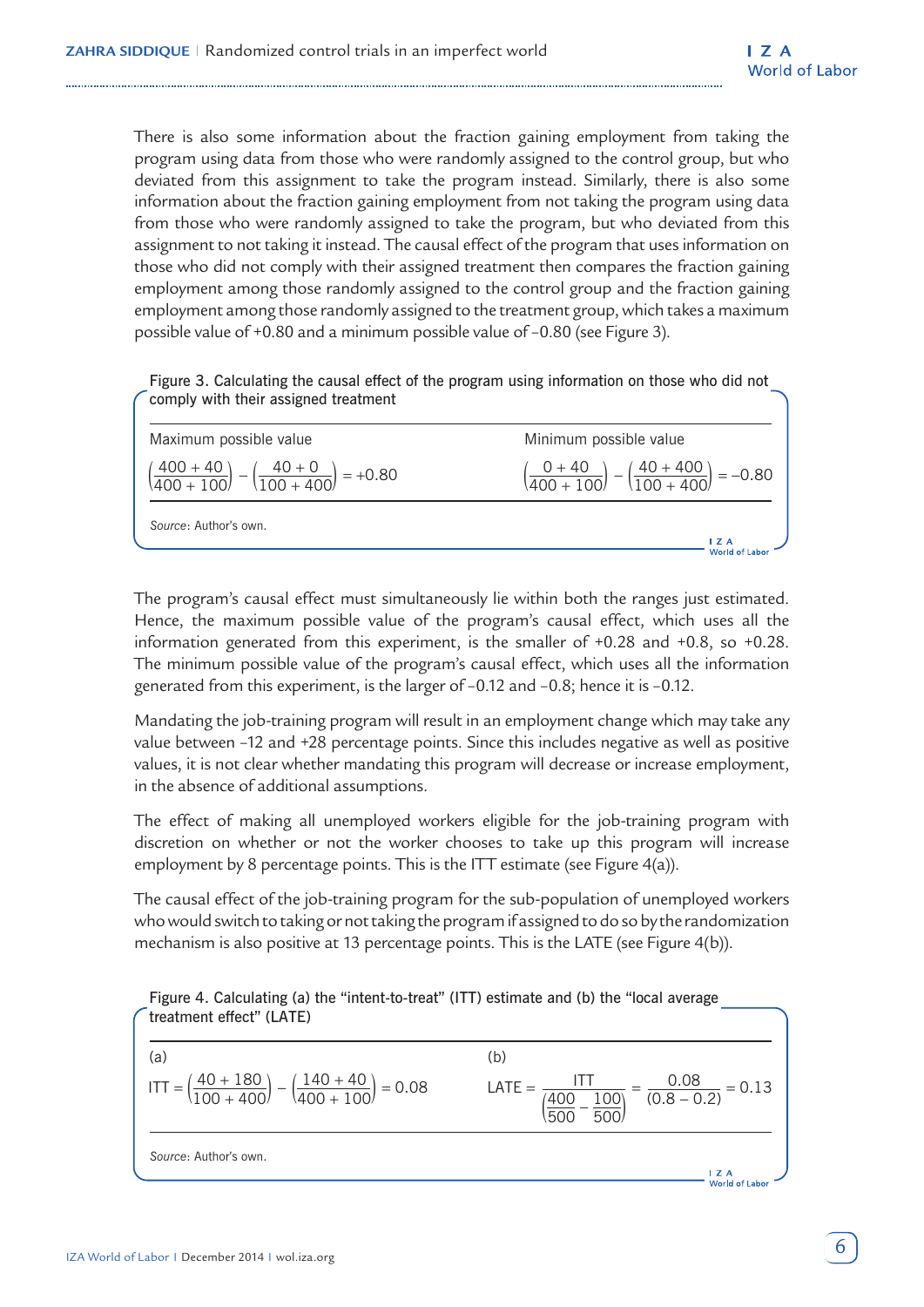Consider a *second configuration of data* for the random sample of 1,000 unemployed workers. Suppose the fraction gaining employment within each group is the same as in the first example (now presented in Figure 5), but of the 500 unemployed who are randomized into the control group, just 1% (or 5) choose to take the program instead. Among the 500 unemployed who are randomized into the treatment group, 20% (or 100) choose not to take the program.

Figure 5. Fraction of the unemployed finding employment within three months by treatment assignment and treatment delivery, n=1,000

| Assigned/Delivered treatment | No job training                     | Job training                        |
|------------------------------|-------------------------------------|-------------------------------------|
| Control<br>Treated           | 35% (173 of 495)<br>40% (40 of 100) | $40\%$ (2 of 5)<br>45% (180 of 400) |
| Source: Author's own.        |                                     | $\mathsf{I}$ Z A                    |

In this case, mandating the job-training program will result in an employment increase between 0.4 and 21 percentage points. Unlike the first example, this example includes positive values for the causal effect only, so the job-training program unambiguously increases employment. The smaller range of values of the causal effect in this case compared to the first is due to fewer workers not complying with the randomization mechanism.

In this example, the effect of making all unemployed workers eligible for the training program, with discretion on whether or not the program is actually taken up, increases employment by 9 percentage points (the ITT estimate). The causal effect of the job-training program for the sub-population of unemployed workers who would switch to taking or not taking the program, if assigned to do so by the randomization mechanism, is also positive at 11 percentage points (the LATE).

Finally, consider a *third configuration of data* for the random sample of 1,000 unemployed workers. Suppose, in comparison with the second example, that the best employment outcomes or highest fraction gaining employment is among those who were assigned to take the jobtraining program but who deviated from this assignment, as presented in Figure 6.

In this case, mandating the job-training program for all unemployed workers will result in an employment increase between 0.4 and 21.4 percentage points. The job-training program again unambiguously increases employment.

The effect of making all unemployed workers eligible for the training program, with discretion on whether or not the program is actually taken up, increases employment by 17 percentage

Figure 6. Fraction of the unemployed finding employment within three months by treatment assignment and treatment delivery,  $n=1,000$ 

| Assigned/Delivered treatment | No job training                     | Job training                        |
|------------------------------|-------------------------------------|-------------------------------------|
| Control<br>Treated           | 35% (173 of 495)<br>80% (80 of 100) | $40\%$ (2 of 5)<br>45% (180 of 400) |
| Source: Author's own.        |                                     | $\mathsf{I}$ Z A                    |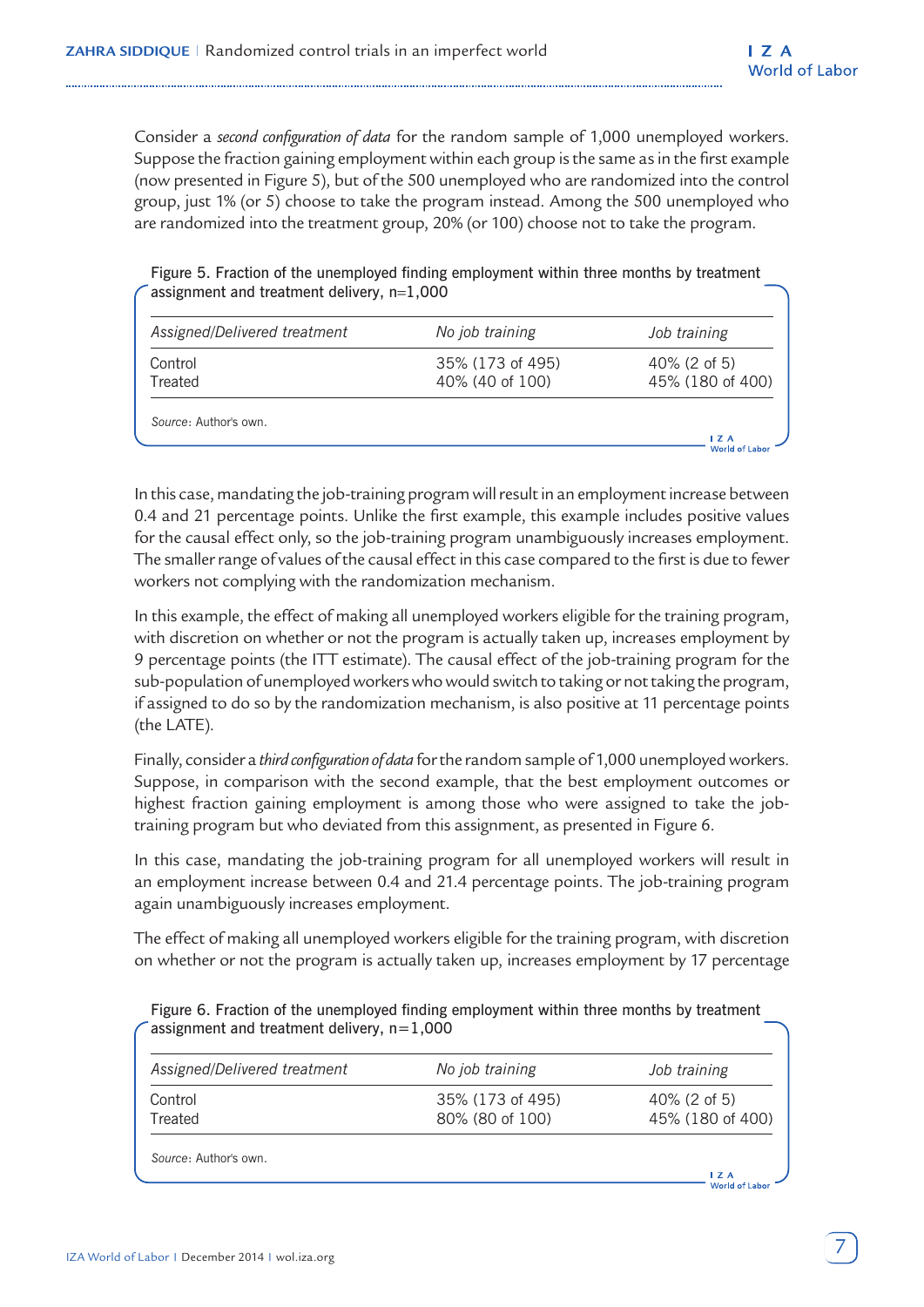points (the ITT estimate). The causal effect of the job-training program for the sub-population of unemployed workers, who would switch to taking or not taking the program if assigned to do so by the randomization mechanism, is also positive at 21.5 percentage points (the LATE).

In this example, both the ITT and the LATE are close to the upper range of values of the partially identified causal effect, with the LATE exceeding the maximum possible value that the causal effect for the population can take. In this scenario, focusing on the ITT and LATE alone would lead a policymaker to over-estimate the potential impact of the job-training program in terms of increases in employment.

## **LIMITATIONS AND GAPS**

While partially identified causal effects in imperfect RCTs make fewer assumptions than alternative approaches, they are not assumption-free.

The hypothetical job-training program presented earlier assumes that the employment outcome of each unemployed worker depends only on whether this worker took the program rather than on whether other unemployed workers took the program. It also assumes that whether the unemployed worker was assigned to or actually took up the program, as well as whether the worker found work within three months, is correctly measured. Such assumptions may be relaxed but they increase complexity in the estimation of partially identified causal effects.

The example assumes that there are no "defiers," or unemployed workers, who would always do the opposite of what the randomization mechanism instructs them to do; more complex partially identified causal effects have been reported when this assumption is relaxed [6].

Finally, what if a policymaker wants to estimate partially identified causal effects when there is more than one treatment? For example, if there are two different kinds of job-training programs rather than just one. Or a policymaker may want to examine the effect of a program on a continuous outcome, for instance, examining the impact on earnings rather than employment? In such cases, partially identified causal effects may also be estimated but will be more complex [10].

## **SUMMARY AND POLICY ADVICE**

RCTs have become increasingly important as an evidence-based method to evaluate interventions such as government programs and policy initiatives. Frequently, however, RCTs are characterized by imperfect compliance, in that not all subjects randomized to take a treatment choose to do so. This results in a failure to identify the point estimate of the treatment effect, i.e. the impact of the treatment on the population, which is of most interest to policymakers.

In this, as well as other cases in which perfect randomization fails, it is still possible to estimate a range of values in which treatment effectiveness can lie. Within this range any value of treatment effectiveness is as trustworthy as another.

This paper has considered how data generated from an RCT with imperfect compliance can be used to estimate this range of possible values, as well as the pros and cons of this approach compared to alternatives. The advantages of this approach are that it is easy to implement, makes fewer assumptions than alternatives, and provides a causal effect for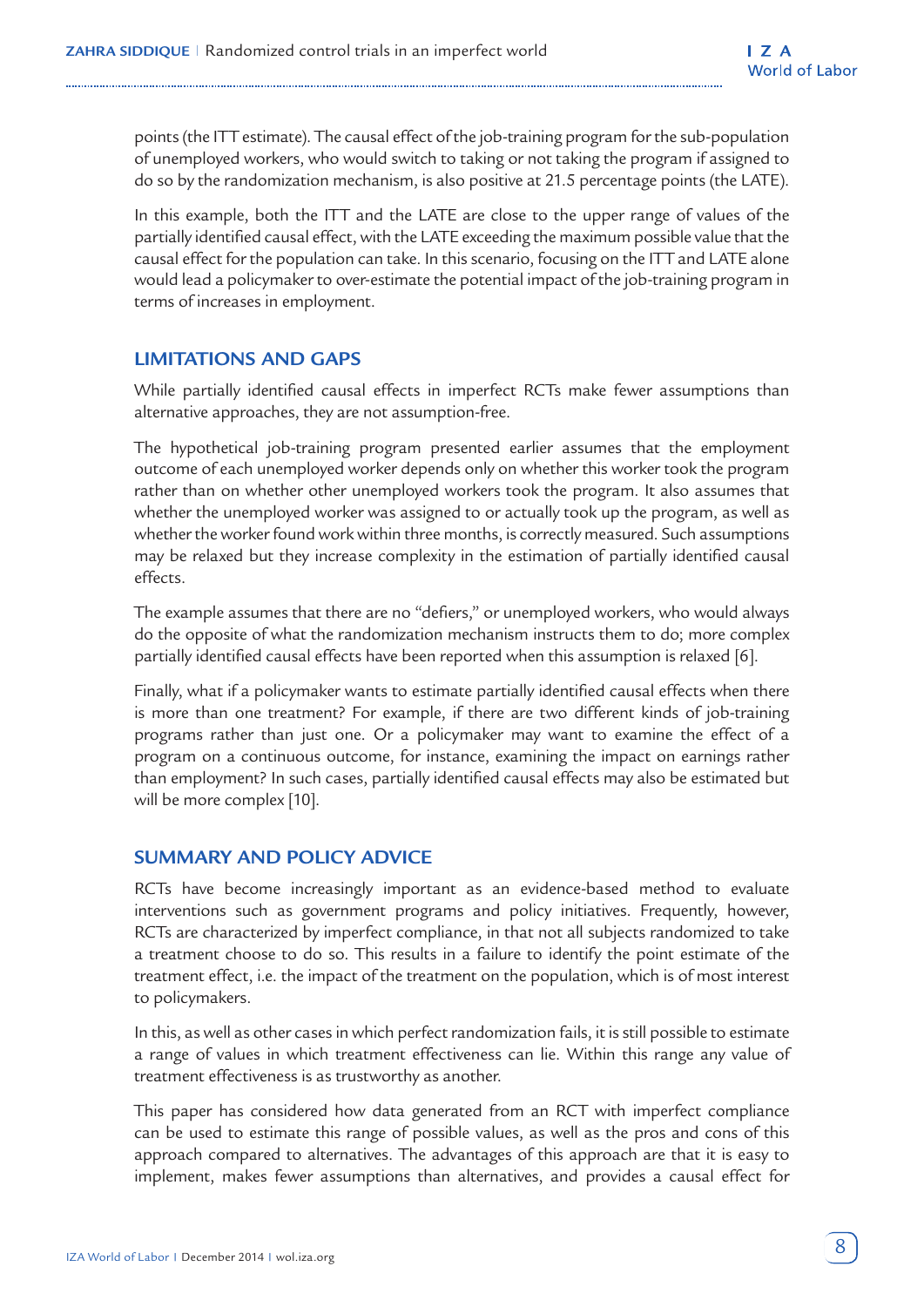the entire population of interest. The disadvantage is that the range of possible values for treatment effectiveness may be too wide to give an unequivocal answer as to the direction of the effect (positive, negative, or no effect). Current practice when using data from an RCT with imperfect compliance involves reporting point-identified causal effects such as the ITT or LATE only. However, a more complete picture emerges if estimation of partially identified causal effects were to be carried out on the same data [8].

However, there are pros and cons to the partial identification approach. Partial identification provides a range of possible values for the causal effect of an intervention or program which is mandated for the population of interest rather than point estimates. The range can be sufficiently wide that it is not possible to tell whether the causal effect of the treatment (or a mandatory program) is positive or negative. This is likely to happen, for instance, if a high fraction of subjects do not take the treatment given by the randomization mechanism. In such a case, the "no assumptions" bounds can be narrowed by incorporating additional assumptions that have identifying power. Such assumptions may be motivated by the underlying economic or behavioral model on how potential outcomes vary across those who choose to comply with the randomization mechanism compared to those who do not.

Assumptions may also be made on how potential outcomes vary across observable subpopulations of subjects. For example, that employment outcomes are always higher among those with more years of education. This kind of an assumption could be used to reduce the range of values that the causal effect of the job-training program can take.

In the first numerical example presented earlier, the range of values is sufficiently wide that it is not possible to tell whether the causal effect of the treatment (or a mandatory program) is positive or negative. In the second and third examples, the partially identified treatment effects give a positive causal effect of the job-training program. Examples two and three also indicate that focusing on point estimates such as the intent to treat and local average treatment effect alone would lead a policymaker to over-estimate the potential impact of the job-training program. In short, partial identification represents a comprehensive approach that allows one to examine a menu of causal effects associated with different identifying assumptions as well as how causal effects change as progressively stronger identifying assumptions are included.

The partial identification approach is easy to implement and provides useful information on the causal effect of a policy one could obtain from a perfect RCT. Partially identified causal effects should be reported in order to obtain a better understanding of the impact of mandating a policy when examining data from an imperfect RCT.

## **Acknowledgments**

The author thanks an anonymous referee and the IZA World of Labor editors for many helpful suggestions on earlier drafts. Previous work of the author contains a larger number of background references for the material presented here [8].

## **Competing interests**

The IZA World of Labor project is committed to the *IZA Guiding Principles of Research Integrity*. The author declares to have observed these principles.

© Zahra Siddique